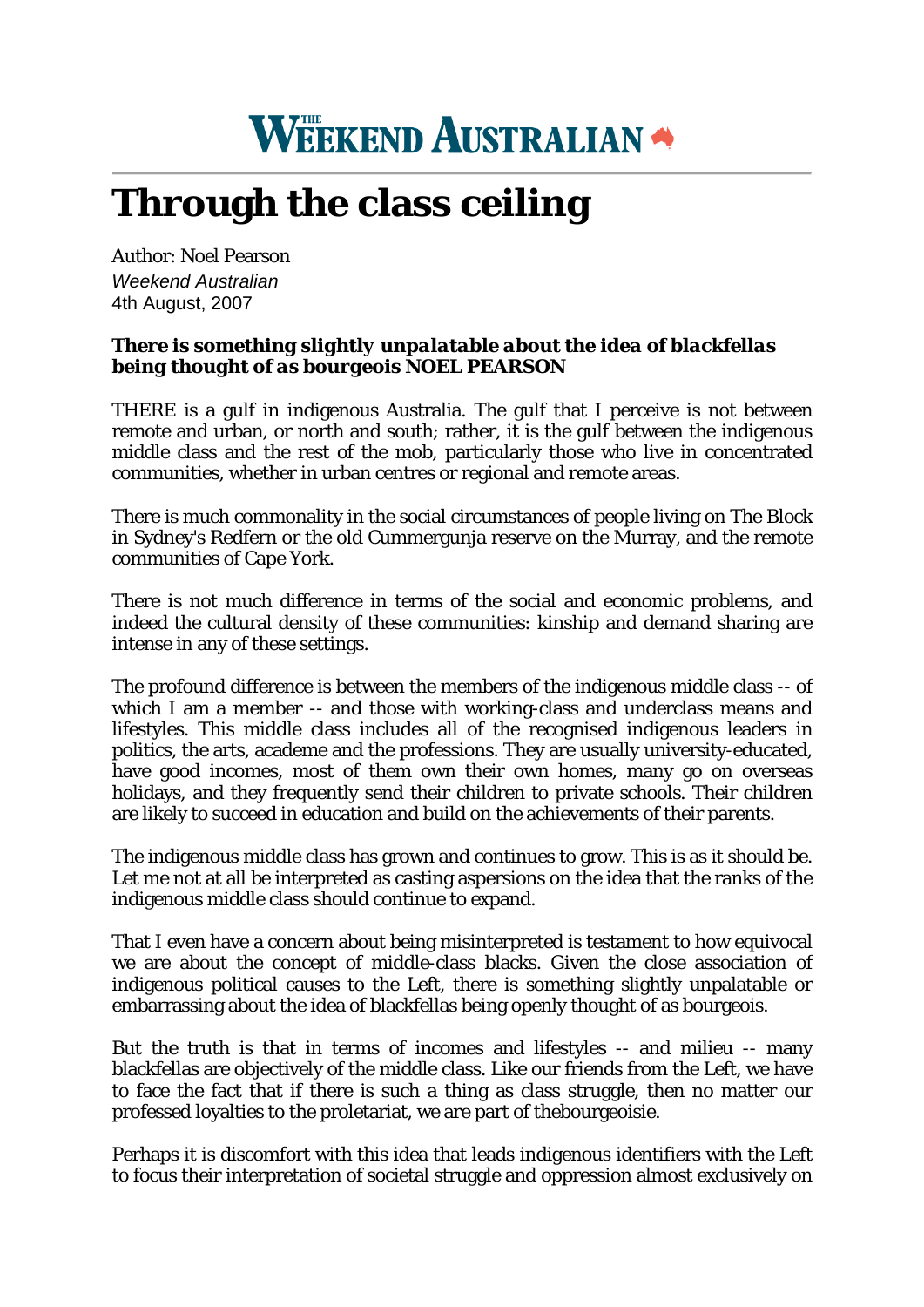the basis of race, rather than the old leftist analysis of class.

This movement away from class to cleavages based on a range of other diversities (race, culture, sexual preference and so on) is part of the general cultural and political trajectory of the middle-class Left. What was an oxymoron under the old Left analysis is now an exercise in obfuscation or amnesia: how in hell did we end up with this strange and incongruous creature called the middle-class Left?

But let me return to the indigenous middle class. We are caught in the same contradictions as other people of the Left whose parents, grandparents or great grandparents were of the working classes, but who themselves are certainly not.

The only difference is we are mostly first-generation ascended. If there is not an identity crisis, there is a papering over of fundamental tensions.

Most members of the indigenous middle class trace and maintain, to varying degrees, some connection with a community with which they are historically or traditionally associated. Some of these connections are strong and intimate, while others have been weakened by the forces of individual and collective history, and by choice of the peopleconcerned.

I have come more and more to the view that discrete indigenous communities, whether they be on communally held Aboriginal lands, on the fringes of country towns, or in urban centres, are by their very nature -- thick with kinship and embedded relationships, obligations and traditions -- places where alcohol almost inevitably becomes problematic and indeed anathema to the social and cultural health of the people in these communities. I am yet to be told of any such community that uses alcohol without incurring intolerable levels of harm compared with the functional Australian mainstream. I know of none myself.

I assert that among those who drink at all in such communities, it is only individuals who have adopted middle-class mores in relation to the use of alcohol whose use is not problematic. Grog is a problem for the black middle class only in the same way as it is for the white middle class: the limited alcohol problem in the functional mainstream bears no resemblance to the gross social and cultural harm that is inflicted on dense indigenous communities.

So how are members of the black middle class to deal with the fact that grog is so problematic in their old home communities, where they no longer permanently reside?

We can deny that grog is the problem: no matter that the realities are as plain as the noses on our faces when we visit home, we find other explanations for the problems (overcrowding, underfunding, lack of programs and so on). This we have done for decades now and it has availed nothing for our people in the communities.

We can harbour vague assumptions that the members of our communities will learn to ``live with alcohol'', as the longstanding NT policy promised, and learn to drink responsibly like the black middle class. But we don't acknowledge the profound difference in the mores of alcohol consumption that the middle class has adopted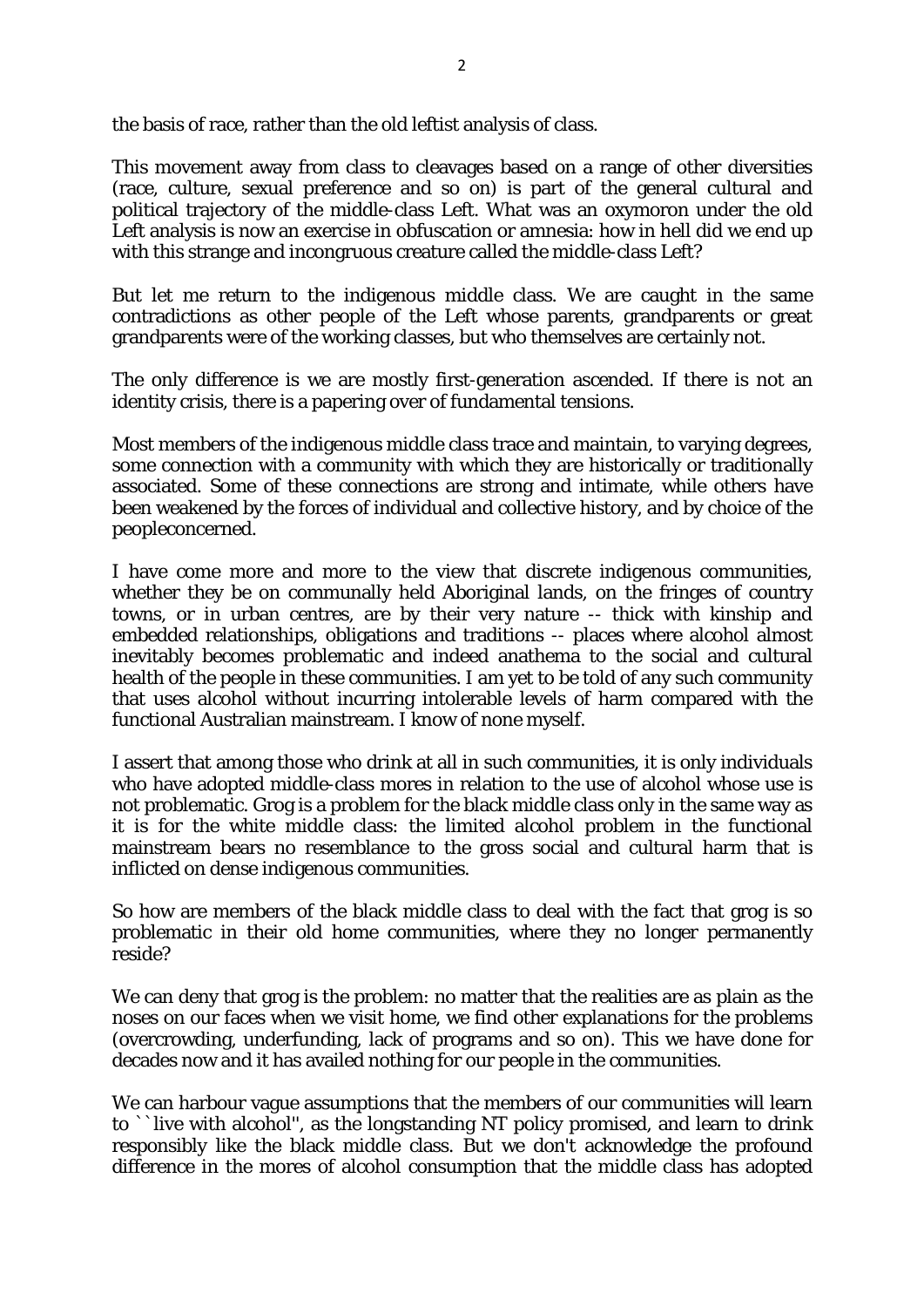and those that characterise Aboriginal drinking cultures in the communities.

We even pretend that relatives and friends from communities do not have obvious problems with alcohol. When relatives visit us in our suburbs or in our homes, and they have problems with alcohol, why do we pretend that they do not?

When our countrymen and women resident in the long grass, or down under the bridge, ask us for money in the streets of Cairns or Walgett or Broome, what do we do when we know they are putting together the price of a cask?

Why are the most vehement opponents of those policy changes that are aimed at turning around the crisis in our home communities often members of the indigenous middle class? When our children are safe and go to good schools? When grog is not a problem for us, but it is for the mob back home? When we have police and no noise at night, while our home communities do not? When we own our own homes and they do not? When we take meaning and vigour and purpose from being employed, while passive welfare is a real issue among our mob on the ground? The majority of the black middle class do not hold such double standards. They see their own privilege and understand what is needed to underpin safe and happy families, and they support reform.

It is unfortunately those of us privileged indigenous people who are engaged in advocacy who are most susceptible to double standards when it comes to crucial policy questions around welfare reform, substance abuse, housing and education.

It is on our heads that there has been a longstanding failure to come up with (and put into practice) better ideas than bringing in the police and stopping the grog and the pornography. It is in the absence of our better ideas that the federal Government has acted in the way it has.

LAST weekend (``More Uncle Toms than meet the eye'', Inquirer, July28-29) I could not pass up the opportunity to highlight the irony of the situation whereby various people who opposed the Howard Government on the Northern Territory intervention are apparently at odds with territory community organisations on the issue of television broadcasting to remote areas, and have secured support from the federal Government for their new network.

I chose to satirise the conduct of the proponents of NITV by using a collection of arguments and abuse that have been levelled against me, indigenous magistrate Sue Gordon, chairwoman of the Northern Territory Taskforce, and the Government.

I thought my use of deliberately excessive language directed at the NITV people (``Uncle Toms''), at myself (``right-wing fascist mongrel'') and at the Howard Government (``genocidal'') would make abundantly clear my satirical intention.

Indeed, I thought there was no risk of alienating people whom I respect greatly, such as Rachel Perkins, who understand broadcasting and to whom I would readily defer, because my irony and satire was so obvious. But alas!

It appears people have read iron-bar rather than irony, and my attempt at satire fell